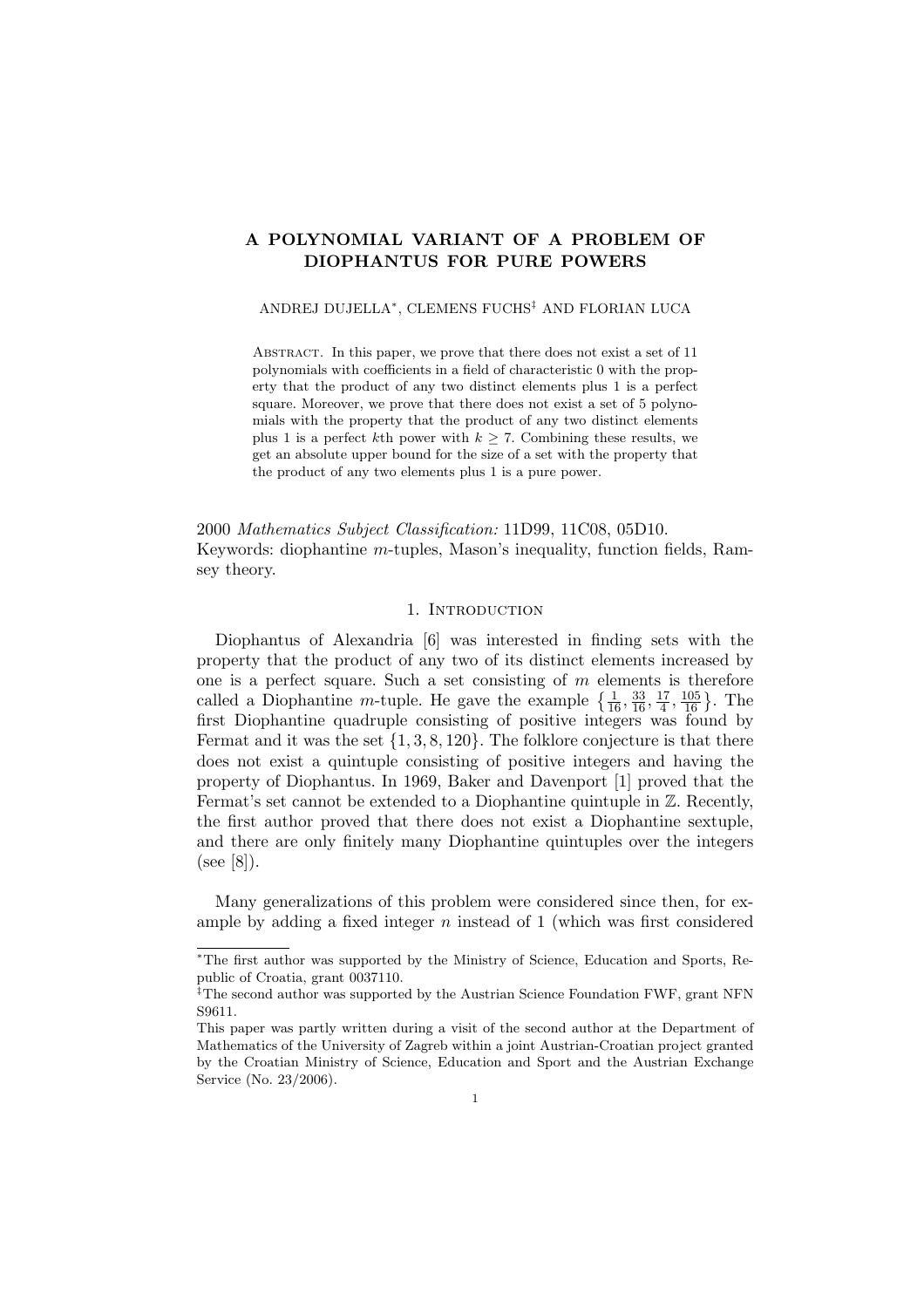in [2], cf. also [7, 9] for bounds for general n and [14] for a recent absolute upper bound for the size of such a set for  $n$  prime), kth powers instead of squares (see [3]), or considering the problem over other domains than  $\mathbb Z$  or Q. So we define:

**Definition 1.** Let  $m > 2, k > 2$  and R be a commutative ring with 1. A kth power Diophantine m-tuple in R is a set  $\{a_1, \ldots, a_m\}$  consisting of m different nonzero elements from R such that  $a_i a_j + 1$  is a kth power of an element of R for  $1 \leq i \leq j \leq m$ . Moreover, a set  $\{a_1, \ldots, a_m\}$  of m different nonzero elements from  $R$  is called a pure power Diophantine mtuple if  $a_i a_j + 1$  is a kth power of an element of R for some  $k \geq 2$  and all  $1 \leq i < j \leq m$ .

We have already seen that for  $k = 2$  and  $R = \mathbb{Z}$  we have  $m \leq 5$ . For larger values of k and  $R = \mathbb{Z}$ , Bugeaud and Dujella [3] proved that

$$
m \le 7 \quad \text{for} \quad k = 3,
$$
  
\n
$$
m \le 5 \quad \text{for} \quad k = 4,
$$
  
\n
$$
m \le 4 \quad \text{for} \quad 5 \le k \le 176,
$$
  
\n
$$
m \le 3 \quad \text{for} \quad k \ge 177.
$$

Recently, Luca [21] proved that if  $\{a_1, \ldots, a_m\} \subseteq \{1, \ldots, N\}$  is a pure power Diophantine  $m$ -tuple in  $\mathbb{Z}$ , then

$$
m \le c \left(\frac{\log N}{\log \log N}\right)^{\frac{3}{2}}
$$

for all sufficiently large values of  $N$  and an effectively computable constant c. This improves earlier results by several authors (cf.  $[17, 18, 4]$ ). Moreover, he proved that under the ABC-conjecture the size of a pure power Diophantine m-tuple in  $\mathbb Z$  is bounded by an absolute constant (see [21, Theorem 1.4, p. 14]). This improves a result from [5].

Besides the cases  $R = \mathbb{Q}$  and  $R = \mathbb{Z}$ , also polynomial variants of the above problem have been considered. The first such variant was studied by Jones [19], [20], and it was for the case  $R = \mathbb{Z}[X]$  and  $k = 2$ . Other results for this case can be found in [11], where the authors proved that for every Diophantine quadruple  $\{a, b, c, d\}$  in  $\mathbb{Z}[X]$ , where not all the polynomials are constant, we have  $(a+b-c-d)^2 = 4(ab+1)(cd+1)$ . This implies that every Diophantine triple in  $\mathbb{Z}[X]$  can be extended to a Diophantine quadruple in an essentially unique way.

In [10], Dujella and Fuchs proved that there does not exist a set of four polynomials in  $\mathbb{Z}[X]$  with the property that the product of any two is one greater than a perfect square in  $\mathbb{Z}[X]$ . Dujella and Fuchs jointly with Tichy [12] and Walsh [13] considered generalizations of the problem to sets where the product of any two plus a linear polynomial  $n = aX + b$  is a perfect square. In this case, they proved best possible upper bounds for sets where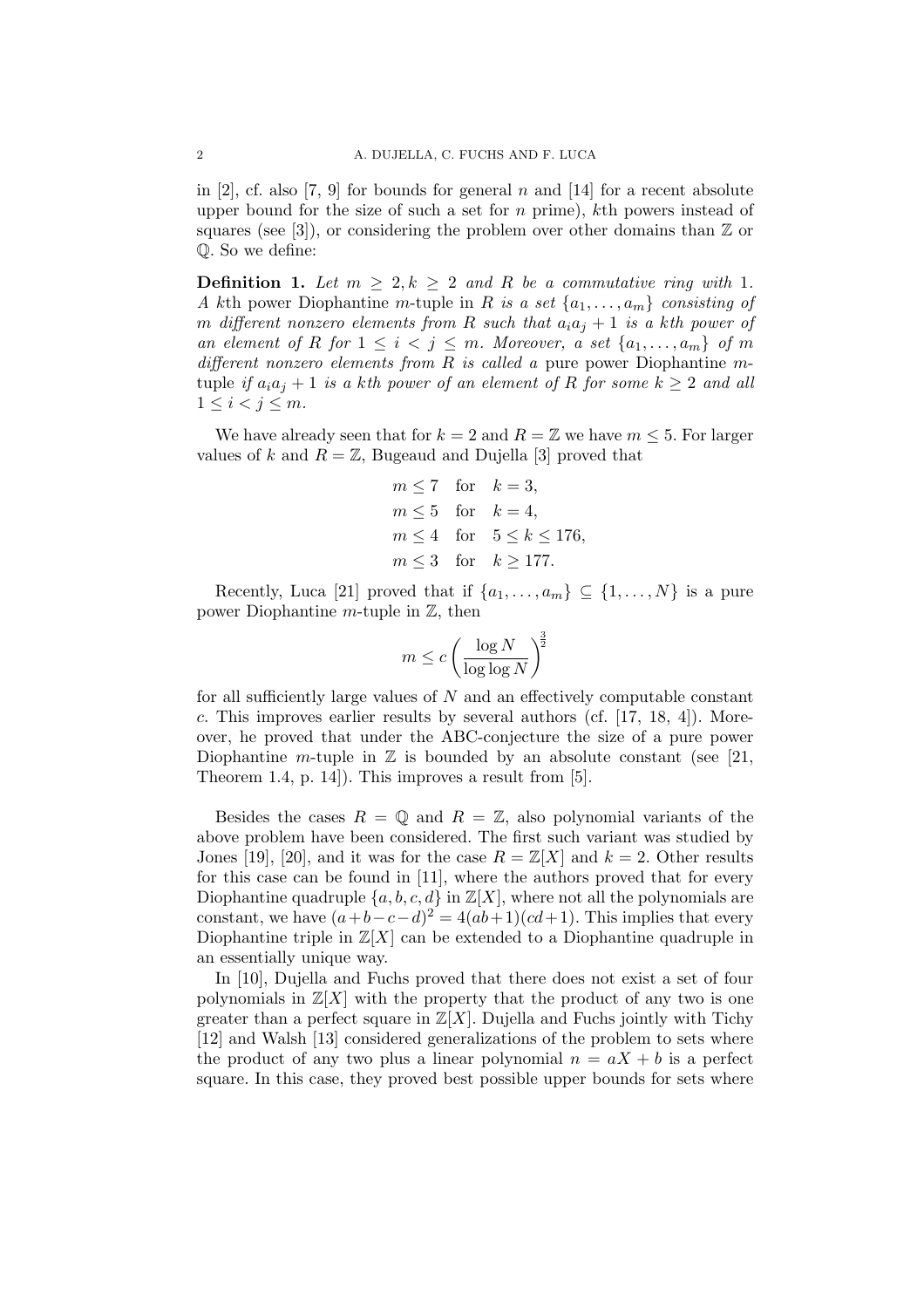all polynomials have the same degree. Moreover, they showed that there does not exist a set with more than 12 polynomials in  $\mathbb{Z}[X]$  with the property that the product of any two plus a linear polynomial is a perfect square.

Dujella and Luca considered the case  $k \geq 3$  and  $R = \mathbb{K}[X]$ , where K is an algebraically closed field of characteristic zero. Let us mention that in this case we have to assume that not all the polynomials in a kth power Diophantine m-tuple  $\{a_1, \ldots, a_m\}$  are constant since any m-tuple of constant polynomials is a kth Diophantine m-tuple for any  $k > 2$ . We will also assume this for the rest of the paper.

From this assumption, it follows that at most one of the polynomials  $a_i$ for  $i = 1, \ldots, m$  is constant (this is Lemma 1 in [15]). We mention that the same conclusion is true (with very little modification of the proof) for pure power Diophantine *m*-tuples in  $K[X]$ .

Now the main result from [15] was: if  $\{a_1, \ldots, a_m\}$  is a kth power Diophantine *m*-tuple in  $K[X]$ , then

$$
m \leq 5 \quad \text{for} \quad k = 3,
$$
  
\n
$$
m \leq 4 \quad \text{for} \quad k = 4,
$$
  
\n
$$
m \leq 3 \quad \text{for} \quad k \geq 5,
$$
  
\n
$$
m \leq 2 \quad \text{for} \quad k \geq 5 \text{ and } k \text{ even.}
$$

Observe that the result for  $k = 2$  is missing. The first aim of this paper is to close that gap by proving an upper bound for the size of a 2nd power Diophantine m-tuple in  $K[X]$ . We have the following theorem:

Theorem 1. There does not exist a 2nd power Diophantine 11-tuple in  $\mathbb{K}[X], i.e.$ 

$$
m \le 10 \quad \text{for} \quad k = 2.
$$

We remind the reader that in the case  $\mathbb{K} = \mathbb{Z}$ , we already know that there does not exist a Diophantine 5-tuple (which is a consequence of the main result from [8]).

This result is derived by considering a gap principle together with an upper bound for the degrees of the elements of such a Diophantine  $m$ -tuple, which is obtained by reducing the problem to a system of Pellian equations and by studying the solutions to these Pellian equations which lie in finitely many binary linear recursive sequences. Here, we will use auxiliary results which are contained in the paper by Dujella and Luca [15].

As a second result, we prove an analogue of the conditional result for pure power Diophantine m-tuples which was obtained by Luca in [21] and which was mentioned above. We prove:

**Theorem 2.** There does not exist a pure power Diophantine quintuple where all perfect powers which appear are  $\geq 7$ . In more details: there does not exist a set of five polynomials in  $\mathbb{K}[X]$ , not all of them constant, with the property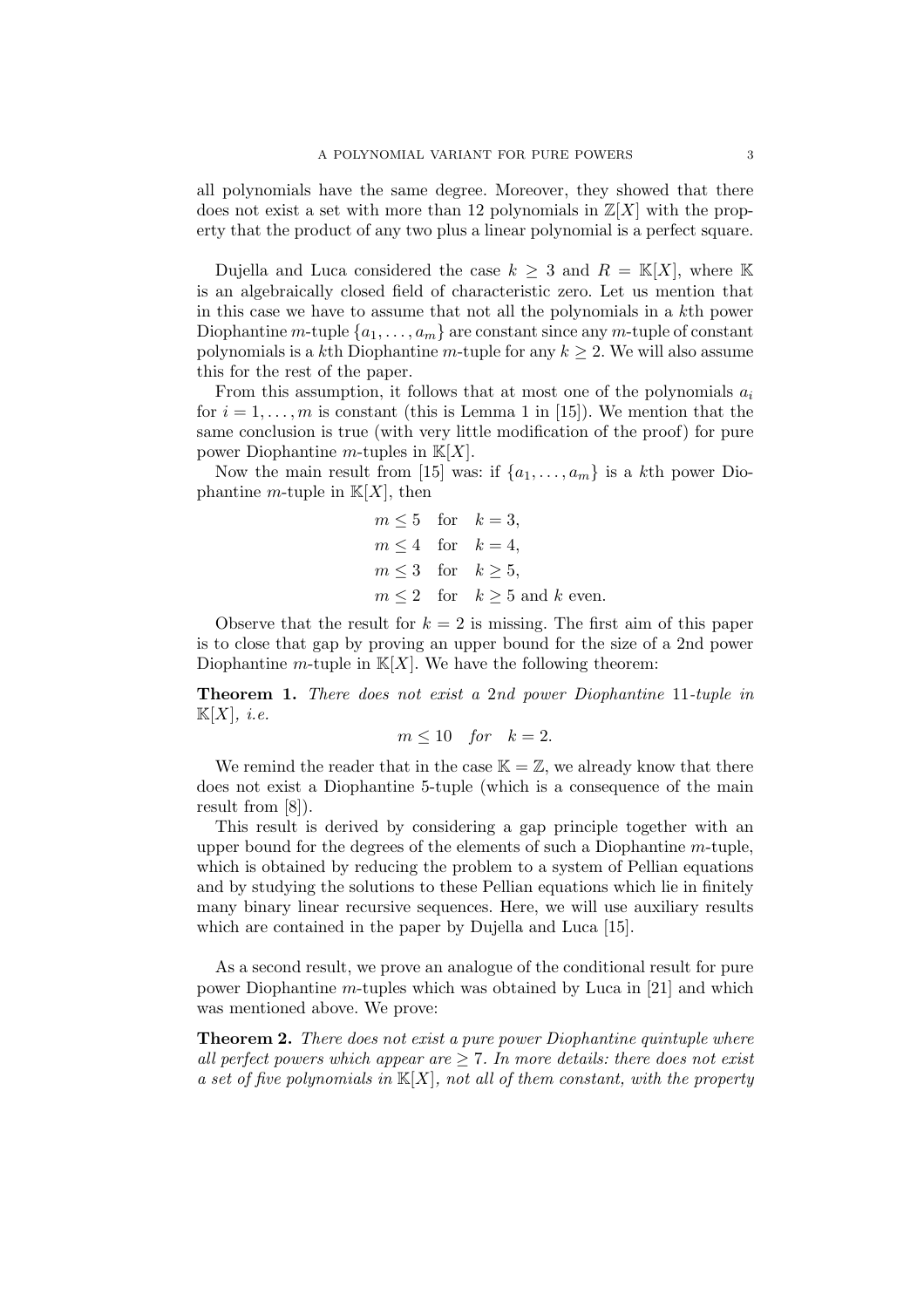that the product of any two distinct elements plus 1 is a perfect kth power with  $k \geq 7$ .

As a consequence, we get the following result, which can be obtained as a combination of the previous results for fixed exponent and Ramsey theory [16] (this is the reason why the upper bound explodes compared to the results above). We mention that this strategy was first introduced in this context by Gyarmati, Sárközy and Stewart [18] and was later also used in [4, 5, 21].

**Theorem 3.** If  $\{a_1, \ldots, a_m\}$  is a pure power Diophantine m-tuple in  $\mathbb{K}[X]$ , then  $m \leq 2 \cdot 10^9$ .

In fact, one can choose the Ramsey number  $R(11, 6, 4, 5; 2)$  as an upper bound (for a definition of Ramsey numbers we refer to Section 3). The parameters in this Ramsey number come from the cases of  $k = 2, 3, 5$ and from Theorem 2. So, improving the above results on kth power Diophantine *m*-tuples will also reduce this bound. This is the case e.g. for pure power Diophantine m-tuples in  $\mathbb{Z}[X]$ , as mentioned above, where we get  $m \le R(5, 6, 4, 5; 2) \le 7362115 \le 8 \cdot 10^5$ . By slightly changing the arguments in the proof of Theorem 2, it is possible to prove that there does not exist a pure power Diophantine quadruple in  $\mathbb{K}[X]$  with all powers  $\geq 8$ , but this would lead to  $m \leq R(11, 6, 4, 4, 4; 2) \leq 6 \cdot 10^{10}$ .

The proofs of the last two theorems essentially run along the same line as the proof given by Luca in [21] (for the proof of Theorem 2 compare also with Lemma 2 and 3 in [15]). It is well known that the polynomial variant of the ABC-conjecture is solved, namely it appears as special case of the fundamental inequality obtained first by Mason (see [22] and also [24]), which is the function field analog of Baker's method for linear forms in logarithms of algebraic numbers.

In Section 2, we will consider the case of  $k = 2$  and  $R = \mathbb{K}[X]$ . There we will give a proof of Theorem 1. In Section 3, we turn to the case of pure power Diophantine m-tuples and give proofs of Theorems 2 and 3.

### 2. Proof of Theorem 1

We start by proving a gap principle, which is well known in the classical case and which was also used in the results for  $\mathbb{Z}[X]$ .

We will say polynomial Diophantine m-tuple instead of 2nd power Diophantine *m*-tuple in  $\mathbb{K}[X]$  for brevity.

**Lemma 1.** Let  $\{a, b, c\}$  be a polynomial Diophantine triple and  $ab + 1 = r^2$ . Let  $\alpha$ ,  $\beta$ ,  $\gamma$  be degrees of a, b, c, respectively, and assume that  $\alpha \leq \beta \leq \gamma$ . Then  $c = a + b \pm 2r$  or  $\gamma \ge \alpha + \beta$ .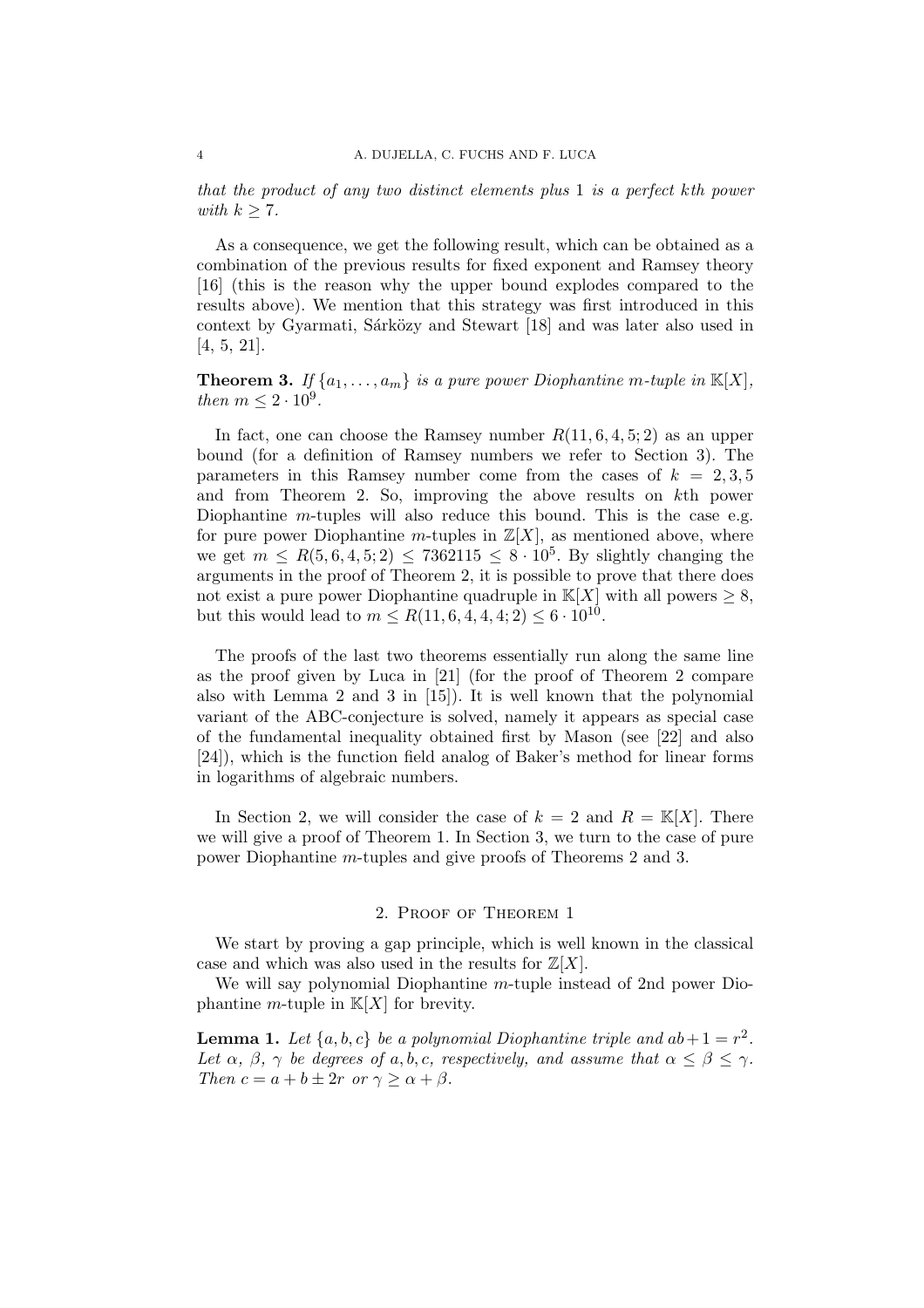*Proof.* Let  $ac + 1 = s^2$  and  $bc + 1 = t^2$ . Consider the polynomials

$$
d_1 = a + b + c + 2abc + 2rst,
$$
  
\n
$$
d_2 = a + b + c + 2abc - 2rst.
$$

We have

$$
d_1 \cdot d_2 = a^2 + b^2 + c^2 - 2ab - 2ac - 2bc - 4.
$$

Therefore,  $deg(d_1) + deg(d_2) \leq 2\gamma$ . Since at most one of the elements of a polynomial Diophantine m-tuple is constant, we have that  $\deg(d_1) \neq$ deg(d<sub>2</sub>). Let  $d_{-}$  be the polynomial with smaller degree among  $d_1$  and  $d_2$ . Then  $\deg(d_{-}) < \gamma$ . It holds

$$
ad_- + 1 = (at \pm rs)^2 = R^2
$$
,  $bd_- + 1 = (bs \pm rt)^2 = S^2$ .

Denote

$$
c_1 = a + b + d_- + 2abd_- + 2rRS,
$$
  
\n
$$
c_2 = a + b + d_- + 2abd_- - 2rRS.
$$

Then  $ac_1 + 1 = (aS + rR)^2 = (abs \pm art + art \pm abs \pm s)^2$  and  $ac_2 + 1 =$  $(aS - rR)^2 = (abs \pm art - art \mp abs \mp s)^2$ . Hence, there exist  $i \in \{1,2\}$ such that  $ac_i + 1 = s^2 = ac + 1$ , which implies  $c = c_i$ . Let  $c' = c_j$ , where  $j \in \{1, 2\}, j \neq i$ . Since  $c \cdot c' = c_1 c_2 = a^2 + b^2 + d^2 - 2ab - 2ad - 2bd - 4$ , we have  $deg(c) + deg(c') \leq 2\gamma$ . Hence,  $deg(c) \geq deg(c')$ .

Now we have two possibilities:

1) If  $d_ = 0$ , then  $R = \pm 1$ ,  $S = \pm 1$  and  $c = a + b \pm 2r$ .

2) If  $d_-\neq 0$ , then  $\gamma \geq \deg(abd_-) \geq \alpha + \beta$ .

As a consequence of Lemma 1, we can prove the following gap principle for a polynomial Diophantine quadruple.

**Lemma 2.** If  $\{a, b, c, d\}$  is a polynomial Diophantine quadruple with  $0 <$  $\alpha \leq \beta \leq \gamma \leq \delta$ , then  $\delta \geq \beta + \gamma$ .

*Proof.* Assume that  $\delta < \beta + \gamma$ . Then, by Lemma 1, we have  $\delta = \gamma$ . Consider the Diophantine triples  $\{a, c, d\}$  and  $\{b, c, d\}$ . Lemma 1 implies that  $d =$  $a + c + 2s = b + c + 2t$ . This relation implies  $a - b = 2(t - s)$ . Multiplying by  $t + s$  we obtain  $t + s = -2c$ , which clearly implies  $\beta = \gamma$ . But now we may apply Lemma 1 to the triple  $\{a, b, d\}$  and obtain

$$
d = a + b + 2r = a + c + 2s = b + c + 2t.
$$

From  $2t-2s = a-b$  and  $2t+2s = -4c$ , it follows  $4t = a-b-4c$ . Similarly, from  $2t - 2r = a - c$  and  $2t + 2r = -4b$ , it follows  $4t = a - c - 4b$ . Hence, we obtained  $b = c$ , a contradiction.

Before we can prove an upper bound for the degrees of the elements contained in a polynomial Diophantine quadruple, we will recall the method of reducing the problem of extending a Diophantine triple to a quadruple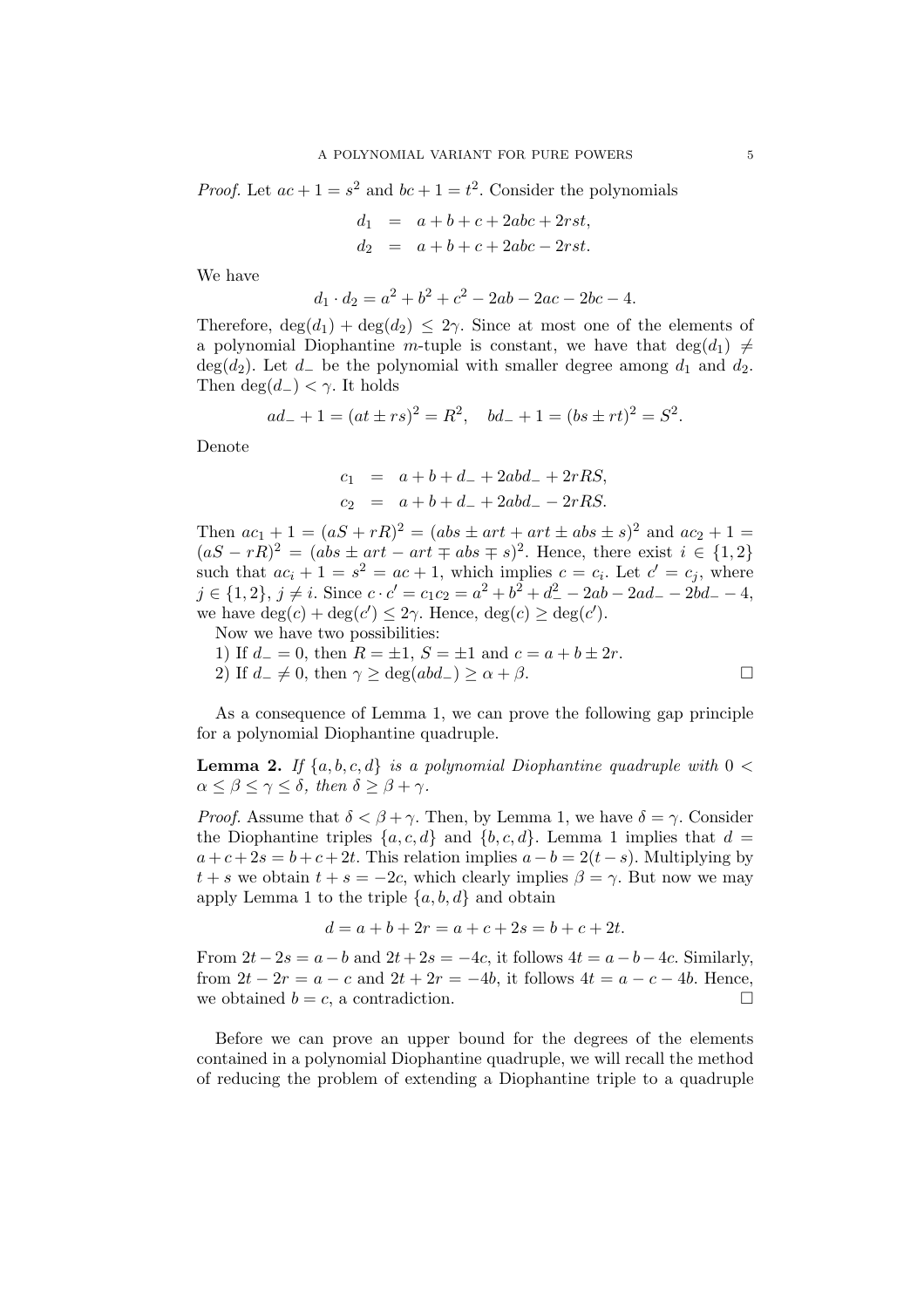to the resolution of a system of Pellian equations.

Let  $ab + 1 = r^2$ ,  $ac + 1 = s^2$ ,  $bc + 1 = t^2$ ,  $ad + 1 = x^2$ ,  $bd + 1 = y^2$ ,  $cd+1=z^2$ . Then

(1) 
$$
az^2 - cx^2 = a - c,
$$

$$
(2) \t\t\t bz2 - cy2 = b - c.
$$

By [15, Lemma 4], there exist a nonnegative integer  $m_0$  and a solution  $(Z_0, X_0)$  of (1) such that  $deg(Z_0) \leq \frac{3\gamma - \alpha}{4}$  $\frac{\alpha-\alpha}{4}$ , deg( $X_0$ )  $\leq \frac{\alpha+\gamma}{4}$  $rac{+\gamma}{4}$  and

$$
z\sqrt{a} + x\sqrt{c} = (Z_0\sqrt{a} + X_0\sqrt{c})(s + \sqrt{ac})^{m_0},
$$

and there exist a nonnegative integer  $n_0$  and a solution  $(Z_1, Y_0)$  of  $(2)$  such that  $deg(Z_1) \leq \frac{3\gamma - \beta}{4}$  $\frac{\alpha-\beta}{4}$ , deg(Y<sub>1</sub>)  $\leq \frac{\beta+\gamma}{4}$  $rac{+\gamma}{4}$  and

$$
z\sqrt{b} + y\sqrt{c} = (Z_1\sqrt{b} + Y_1\sqrt{c})(t + \sqrt{bc})^{n_0}.
$$

Hence,  $z = V_{m_0} = W_{n_0}$ , where the sequences  $(V_m)_{m \geq 0}$  and  $(U_n)_{n \geq 0}$  are defined by

- (3)  $V_0 = Z_0$ ,  $V_1 = sZ_0 + cX_0$ ,  $V_{m+2} = 2sV_{m+1} V_m$ ,
- (4)  $W_0 = Z_1$ ,  $W_1 = tZ_1 + cY_1$ ,  $W_{n+2} = 2tW_{n+1} W_n$ .

The sequences satisfy the following congruence relations.

Lemma 3. We have

$$
V_{2m} \equiv Z_0 \pmod{c}, \quad V_{2m+1} \equiv sZ_0 \pmod{c},
$$
  

$$
W_{2n} \equiv Z_1 \pmod{c}, \quad W_{2n+1} \equiv tZ_1 \pmod{c},
$$

and

$$
V_{2m} \equiv Z_0 + 2c(aZ_0m^2 + sX_0m) \pmod{c^2},
$$
  
\n
$$
V_{2m+1} \equiv sZ_0 + c(2asZ_0m(m+1) + X_0(2m+1)) \pmod{c^2},
$$
  
\n
$$
W_{2n} \equiv Z_1 + 2c(bZ_1n^2 + tY_1n) \pmod{c^2},
$$
  
\n
$$
W_{2n+1} \equiv tZ_1 + c(2btZ_1n(n+1) + Y_1(2n+1)) \pmod{c^2}.
$$

*Proof.* This follows from (3) and (4) by induction.  $\Box$ 

In the next lemma, we give relations between the initial terms  $Z_0, Z_1, X_0, Y_1.$ 

## Lemma 4.

- 1) If  $V_{2m} = W_{2n}$ , then  $Z_0 = Z_1$ .
- 2) If  $V_{2m+1} = W_{2n}$ , then  $(Z_0, Z_1) = (\pm 1, \pm s)$ , or  $(Z_0, Z_1) = (\pm s, \pm 1)$ , or  $Z_1 = sZ_0 + cX_0$  or  $Z_1 = sZ_0 - cX_0$ .
- 3) If  $V_{2m} = W_{2n+1}$ , then  $(Z_0, Z_1) = (\pm i, \pm 1)$ , or  $Z_0 = tZ_1 + cY_1$ , or  $Z_0 = tZ_1 - cY_1.$
- 4) If  $V_{2m+1} = W_{2n+1}$ , then  $sZ_0 + cX_0 = tZ_1 \pm cY_1$ , or  $sZ_0 cX_0 =$  $tZ_1 \pm cY_1$ .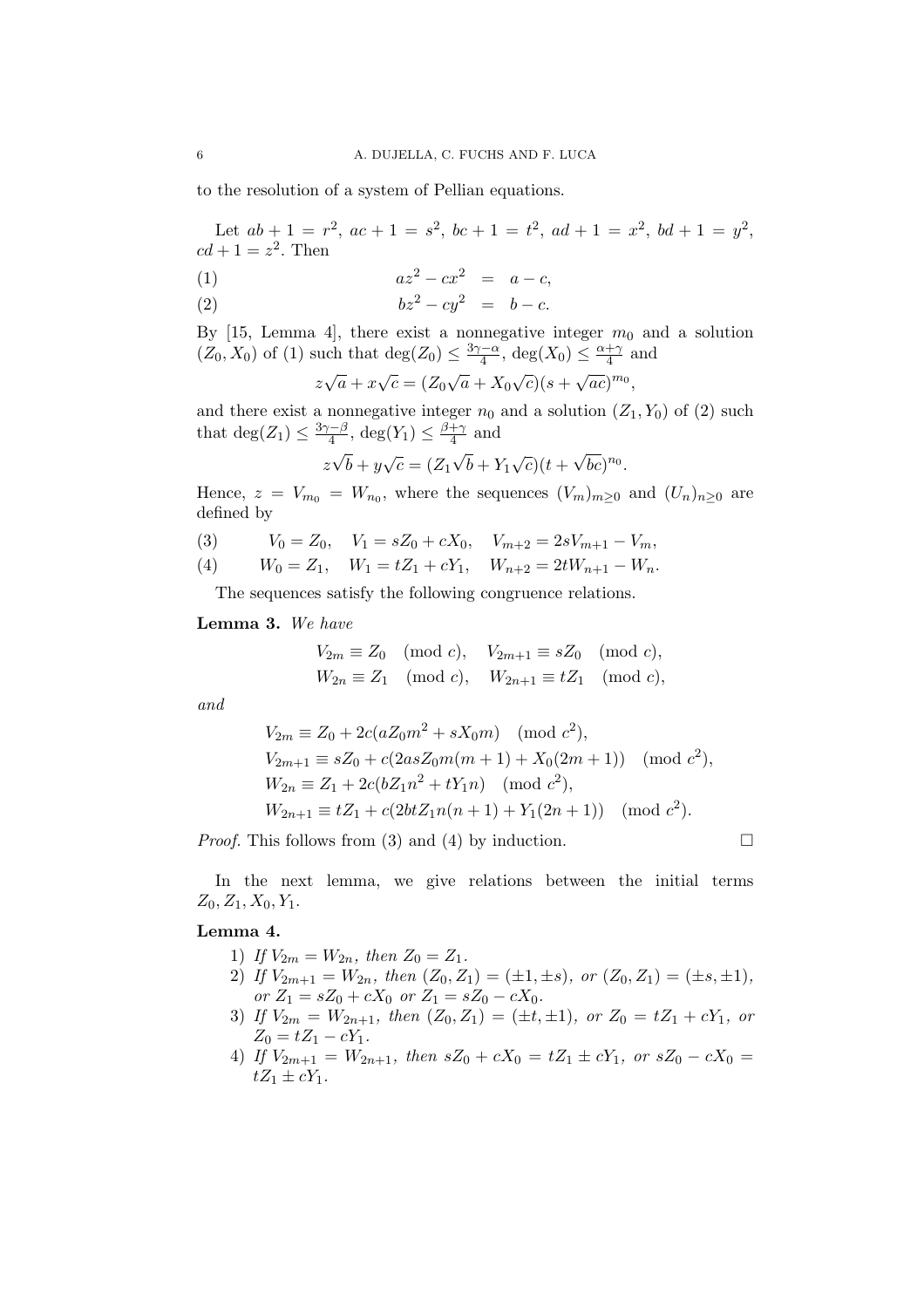Proof.

1) From Lemma 3, we have  $Z_0 \equiv Z_1 \pmod{c}$ , and since  $\deg(Z_0) < \gamma$ ,  $deg(Z_1) < \gamma$ , we conclude that  $Z_0 = Z_1$ .

2) We have  $Z_1 \equiv sZ_0 \pmod{c}$ . If  $Z_0 = \pm 1$ , then  $Z_1 = \pm s$ . If  $Z_0 \neq \pm 1$ , then deg( $Z_0$ )  $\geq \frac{\gamma}{2}$  $\frac{\gamma}{2}$ , deg(X<sub>0</sub>)  $\geq \frac{\alpha}{2}$  $\frac{\alpha}{2}$  [15, Lemma 5]. If  $\alpha = 0$  and  $X_0$  is constant, then  $(Z_0, Z_1) = (\pm s, \pm 1)$ . Indeed, assume that  $X_0$  is constant and put  $e =$  $(X_0^2 - 1)/a$ . Then  $\{a, e, c\}$  is a Diophantine triple, and now [15, Lemma 1] implies  $a = e$ ,  $X_0^2 = a^2 + 1$  and  $Z_0^2 = s^2$ . Furthermore,  $Z_1 \equiv sZ_0 \equiv \pm 1$ (mod c). Assume now that  $X_0$  is not constant. Since

$$
(cX0 + sZ0)(cX0 - sZ0) = c2 - ac - Z02,
$$

we conclude that one of the polynomials  $cX_0 + sZ_0$ ,  $cX_0 - sZ_0$  has degree less that  $\gamma$ , and they are both congruent to  $Z_1$  modulo c. Hence, one of these polynomials is equal to  $Z_1$ .

3) This case in completely analogous to case 2), except that  $\beta$  cannot be equal to zero.

4) We have  $sZ_0 \equiv tZ_1 \pmod{c}$ . If  $X_0$  and  $Y_1$  are not constant then, as above, we conclude that one of the polynomials  $cX_0+sZ_0$ ,  $cX_0-sZ_0$  and one of the polynomials  $cY_1+tZ_1$ ,  $cY_1-tZ_1$  have degrees less than  $\gamma$ , and these two polynomials are congruent modulo c, thus, they have to be equal. If  $Z_0 = \pm 1$ , then  $Z_1 \equiv \pm st \pmod{c}$ . Since  $(\pm st - cr)(\pm st + cr) = ac + bc + 1 - c^2$ , one of the polynomials  $\pm st-cr, \pm st+cr$  has degree less then  $\gamma$ , and therefore it has to be equal to  $Z_1$ . But  $deg(Z_1) \leq \frac{3\gamma-\beta}{4}$  $\frac{d-1}{4}$ , while deg( $\pm st \pm cr$ ) ≥ 2 $\gamma$  – ( $\gamma + \frac{\alpha+\beta}{2}$  $\frac{+\rho}{2}$ ), a contradiction.

We have shown in 2) that if  $X_0$  is constant and  $Z_0 \neq \pm 1$ , then  $Z_0 = \pm s$ . Now from  $tZ_1 \equiv \pm 1 \pmod{c}$ , it follows  $Z_1 = \pm t \text{ and } Y_1^2 = b^2 + 1$ , a contradiction. Finally, if  $Z_1 = 1$ , then  $Z_0 \equiv \pm st \pmod{c}$  and  $Z_0$  has to be equal to  $\pm st-cr$  or  $\pm st+cr$ . But, as above,  $\deg(Z_0) < \deg(\pm st \pm cr)$ .

Now we are ready to prove the above mentioned upper bound.

**Proposition 1.** Let  $\{a, b, c, d\}$  be a polynomial Diophantine quadruple. Denote by  $\alpha$ ,  $\beta$ ,  $\gamma$ ,  $\delta$  degrees of a,b,c,d, respectively. Assume that  $\beta > \alpha$  and  $\gamma > 4\beta - \alpha$ . Then  $\delta < 3\gamma$ .

*Proof.* We will consider three cases, depending on parities of  $m_0$  and  $n_0$ .

Case 1.  $m_0 = 2m$ ,  $n_0 = 2n$ .

From Lemmas 3 and 4, we have

(5) 
$$
aZ_0m^2 + sX_0m \equiv bZ_0n^2 + tY_1n \pmod{c}.
$$

Both sides of (5) have degrees  $\leq \beta + \frac{3\gamma - \beta}{4} < \gamma$ . Therefore, we can replace  $\equiv$ by  $=$  in (5):

(6) 
$$
aZ_0m^2 + sX_0m = bZ_0n^2 + tY_1n.
$$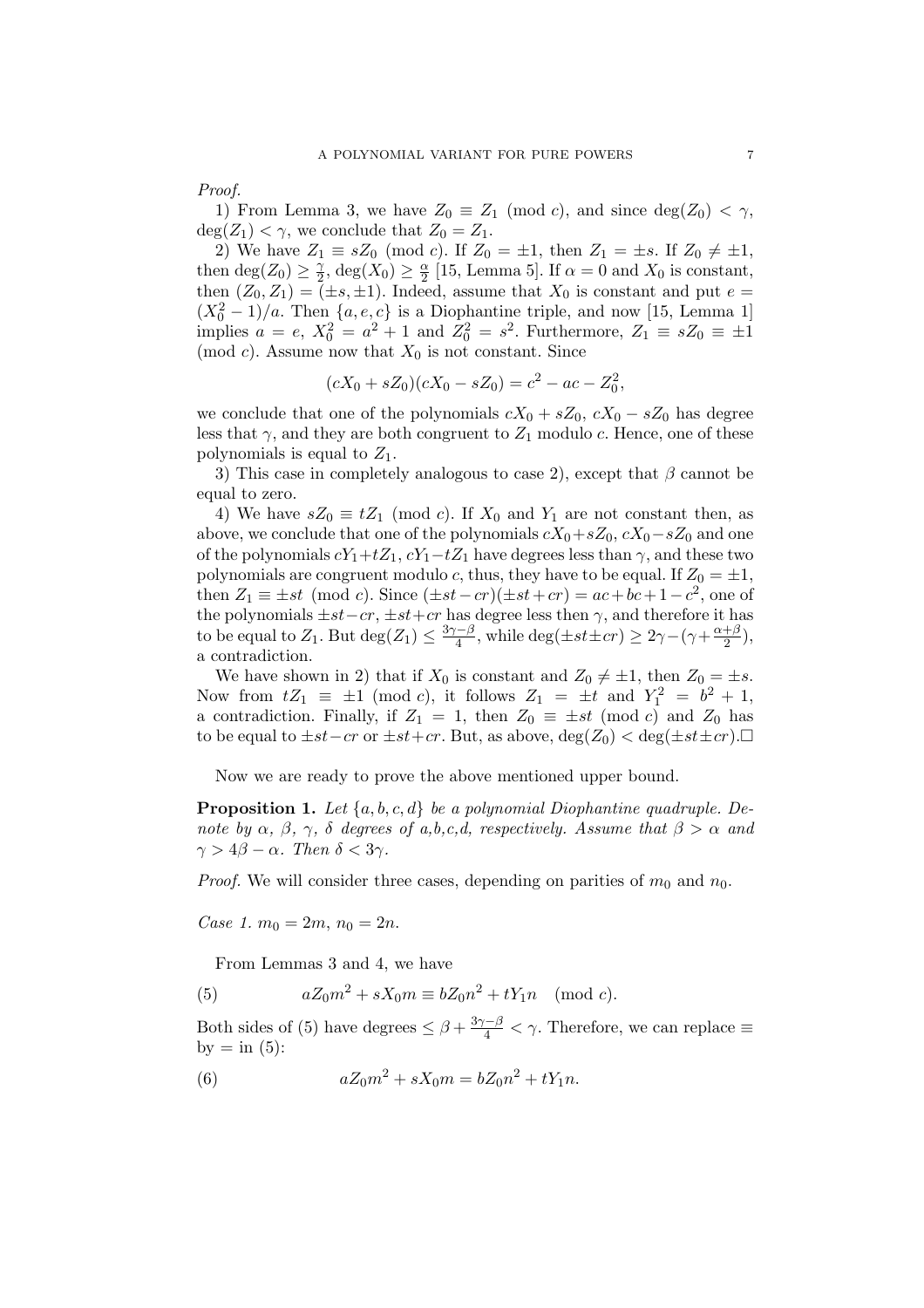Since  $\alpha < \beta$ , we may assume that  $Z_0 \neq \pm 1$ . Furthermore, (6) implies that

(7) 
$$
\deg(bZ_0n^2 + tY_1n) < \max(\deg(bZ_0), \deg(tY_1)).
$$

We have

$$
(bZ_0 + tY_1)(bZ_0 - tY_1) = b^2 - bc - Y_1^2,
$$

which implies that  $deg(bZ_0) = deg(tY_1)$  and that one of the polynomials  $bZ_0 + tY_1$ ,  $bZ_0 - tY_1$  has degree less than deg( $bZ_0$ ). But now (7) implies that  $n=0$  or  $n=1$ .

Case 2.  $m_0 = 2m + 1$ ,  $n_0 = 2n$ .

By Lemma 4, we have to consider three cases. a)  $(Z_0, Z_1) = (\pm 1, \pm s)$ . Lemma 3 implies

(8) 
$$
\pm 2asm(m+1) \pm (2m+1) \equiv \pm 2bsn^2 \pm 2rtn \pmod{c}
$$
.

Both sides of (8) have degrees  $\leq \beta + \frac{\alpha + \gamma}{2} < \gamma$ . Hence, we have equality in (8). From  $(bs - rt)(bs + rt) = b^2 - ab - bc - 1$ , we conclude that one of the polynomials  $bs - rt$ ,  $bs + rt$  has degree less that deg(bs). Since the polynomial  $bsn^2 \pm rtn$  also has degree less that deg(bs), we conclude that  $n = 0$  or  $n = 1$ .

b)  $(Z_0, Z_1) = (\pm s, \pm 1).$ Now Lemma 3 implies

(9) 
$$
\pm a \pm 2am(m+1) + X_0(2m+1) \equiv \pm 2bn^2 \pm 2tn \pmod{c}
$$
.

Since the degree of left-hand side is  $\leq \frac{\alpha + \gamma}{4}$  $\frac{+ \gamma}{4}$ , and the degree of right-hand side is  $=$   $\frac{\beta+\gamma}{2} < \gamma$ , we obtained a contradiction (unless  $n = 0$ ).

c)  $Z_1 = sZ_0 \pm cX_0$ .

Now Lemma 3 gives

(10) 
$$
2aZ_1m(m+1) + X_0(2m+1 \mp 1) \equiv 2bZ_1n^2 + 2tY_1n \pmod{c}.
$$

As in 1), we replace  $\equiv$  by  $=$ , and by examining the degree of right-hand side obtain a contradiction (unless  $n \leq 1$ ).

Case 3.  $m_0 = 2m$ ,  $n_0 = 2n + 1$ .

We have to consider two cases.

a)  $(Z_0, Z_1) = (\pm t, \pm 1).$ 

We obtain the following congruence

(11)  $\pm 2atm^2 \pm 2rsm \equiv \pm 2btn(n+1) \pm (2n+1) \pmod{c}$ .

Since the degree of right-hand side of (11) is greater than the degree of left-hand side and less than  $\gamma$ , we obtain a contradiction as before (unless  $n = 0$ ).

b) 
$$
Z_0 = tZ_1 \pm cY_1
$$
.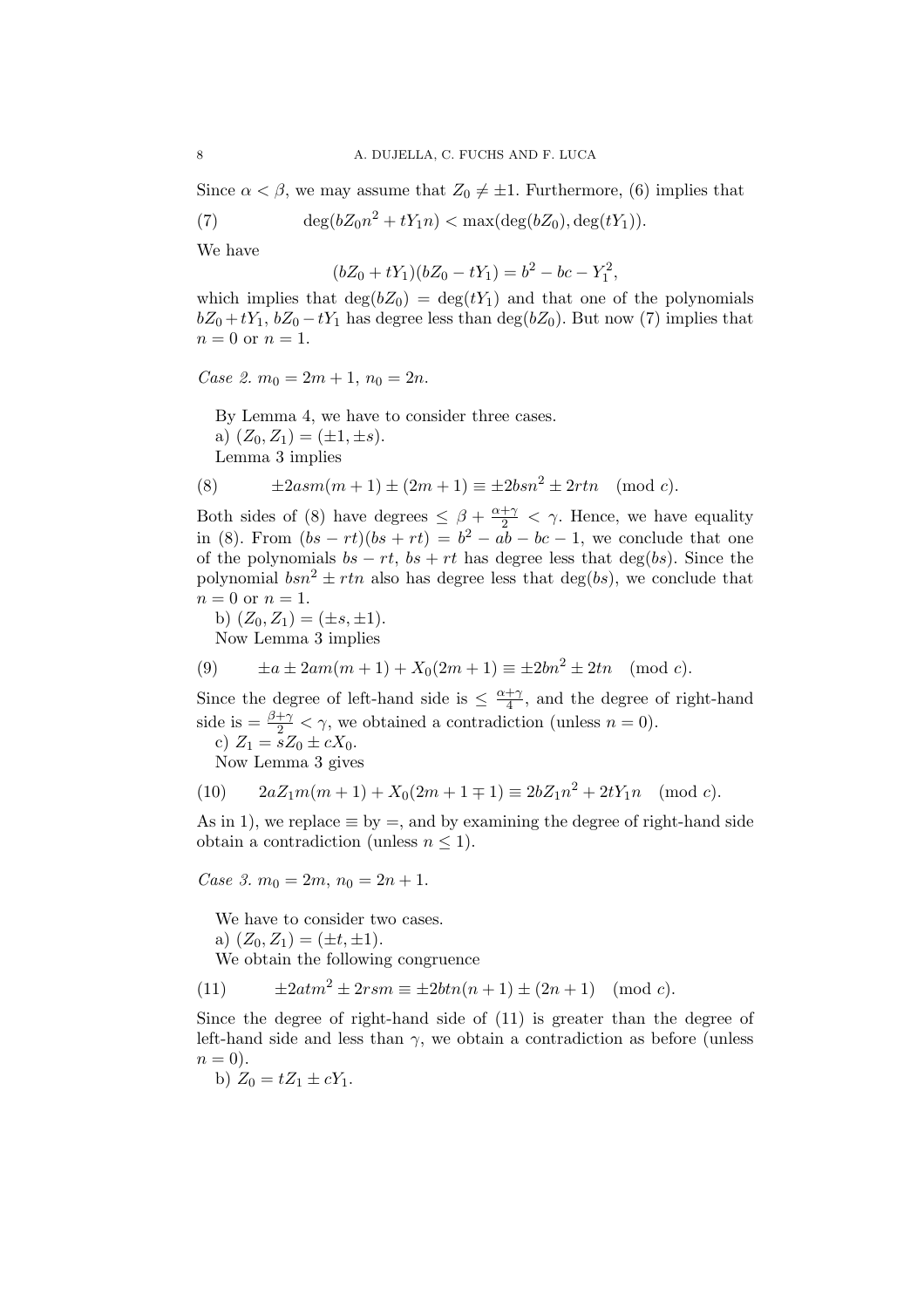Now we have the congruence

(12)  $2aZ_0m^2 + 2sX_0m \equiv 2bZ_0n(n+1) + Y_1(2n+1 \pm 1) \pmod{c}$ , and again the degree of right-hand side of (12) is greater than the degree of left-hand side and  $\leq \beta + \frac{3\gamma - \alpha}{4} < \gamma$ , which yields a contradiction (for  $n \neq 0$ ).

Case  $\sqrt{4}$ .  $m_0 = 2m + 1$ ,  $n_0 = 2n + 1$ .

Now Lemma 3 gives (13)  $2asZ_0m(m+1)+X_0(2m+1\pm 1) \equiv 2btZ_1n(n+1)+Y_1(2n+1\mp 1) \pmod{c}.$ Noticing that  $tZ_1 \equiv sZ_0 \pmod{c}$  and multiplying (13) by s, we obtain (14)  $2aZ_0m(m+1)+sX_0(2m+1\pm 1) \equiv 2bZ_0n(n+1)+sY_1(2n+1\pm 1) \pmod{c}.$ 

Among the four polynomials in (14), the largest degree has the polynomial  $2bZ_0n(n + 1)$ , and its degree is less than  $\gamma$ . This leads to a contradiction (unless  $n = 0$ ).

Up to now, we proved that if  $n_0 = 2n$ , then  $n = 0$  or  $n = 1$ , and if  $n_0 = 2n + 1$ , then  $n = 0$ . Therefore, we actually proved that

$$
n_0\leq 2.
$$

Now, we have

$$
cd + 1 = z^2 = W_n^2 \le W_2^2.
$$

From

$$
W_2 = Z_1 + 2c(bZ_1 + tY_1),
$$

we obtain

$$
deg(W_2) \le \gamma + \beta + \frac{3\gamma - \beta}{4} = \frac{7\gamma + 3\beta}{4}
$$

 $\frac{+3\beta}{2} - \gamma = \frac{5\gamma + 3\beta}{2}$ 

 $\frac{1}{2}$   $\frac{3\gamma}{2}$  <  $3\gamma$ .

and

Now we are ready to proof our first theorem. This will be done by combining the gap principle with the upper bound from the last proposition.

### PROOF OF THEOREM 1.

Assume that  $\{a_1, a_2, \ldots, a_{11}\}$  is a polynomial Diophantine 11-tuple. Denote the degree of  $a_i$  by  $\alpha_i$ , for  $i = 1, 2, ..., 11$ . Let  $\alpha_1 \leq \alpha_2 \leq ... \leq \alpha_{11}$ .

We will show that the triple  $\{a_1, a_4, a_8\}$  satisfies conditions on the triple  $\{a, b, c\}$  in Proposition 1. By Lemma 2, we have  $\alpha_4 > \alpha_1$  and

$$
\alpha_8 \ge \alpha_7 + \alpha_6 \ge 2\alpha_6 + \alpha_5 \ge 3\alpha_5 + 2\alpha_4 \ge 5\alpha_4.
$$

Therefore, we may apply Proposition 1. We obtain that

 $\delta \leq \frac{7\gamma+3\beta}{2}$ 

$$
\alpha_{11} < 3\alpha_8.
$$

¤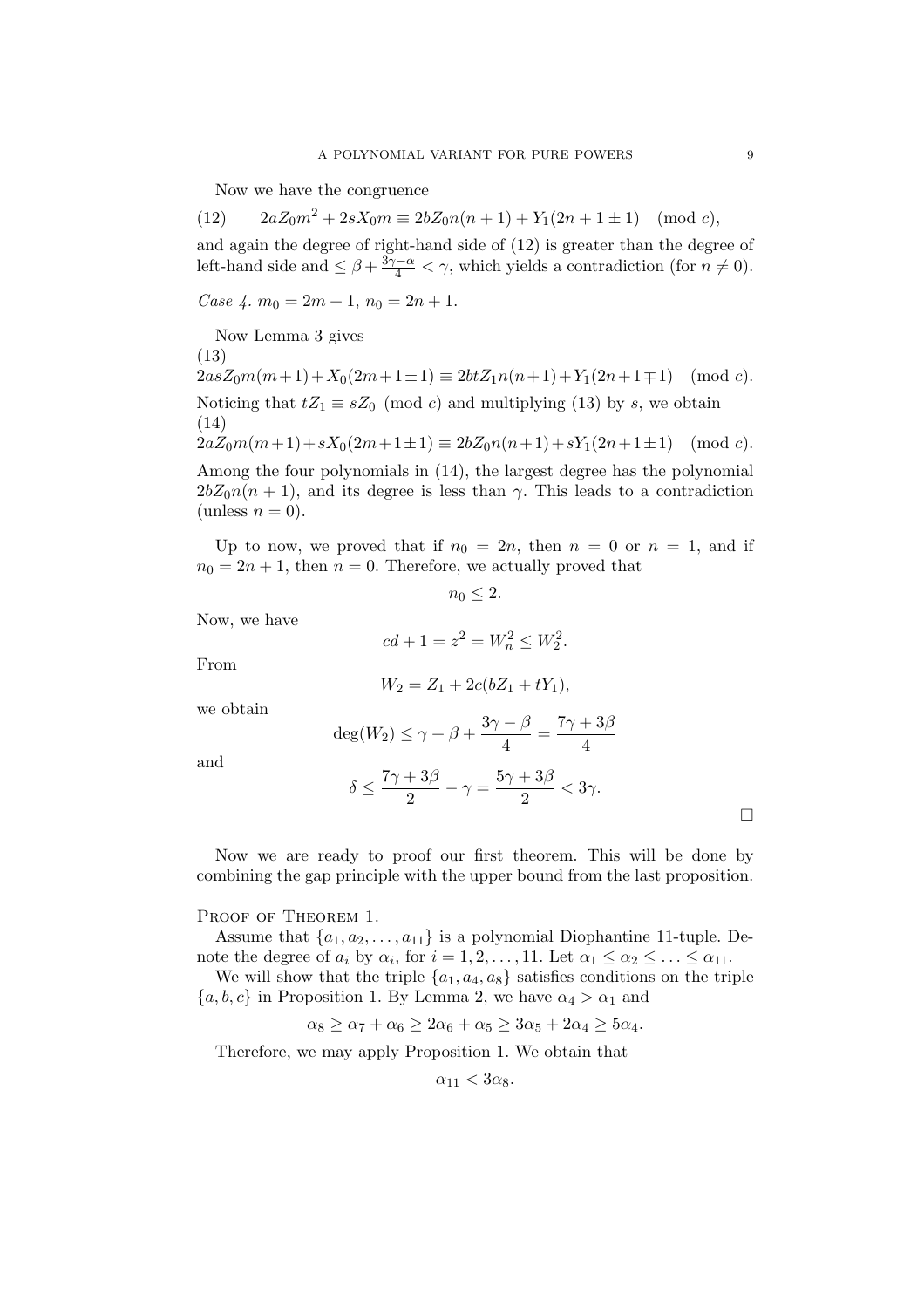On the other hand, Lemma 2 implies

$$
\alpha_{11} \ge \alpha_{10} + \alpha_9 \ge 2\alpha_9 + \alpha_8 > 3\alpha_8,
$$

a contradiction.  $\Box$ 

### 3. Proofs of Theorems 2 and 3

Let us recall the definitions of the discrete valuations on the field  $K(X)$ , where X is transcendental over the field K. For  $\xi \in \mathbb{K}$  define the valuation  $\nu_{\xi}$ such that for  $f \in K(X)$  we have  $f(X) = (X - \xi)^{\nu_{\xi}(Q)} a(X)/b(X)$  where a, b are polynomials with  $a(\xi)b(\xi) \neq 0$ . Further, for  $f = a/b$  with  $a, b \in \mathbb{K}[X]$ , we put deg  $f := \deg a - \deg b$ ; thus  $\nu_{\infty} := - \deg$  is a discrete valuation on  $K(X)$ . These are all discrete valuations on  $K(X)$ .

We need the following generalization of the degree from  $K[X]$  to  $K(X)$ . We define the height of f by

$$
\mathcal{H}(f) = -\sum_{\nu} \min\{0, \nu(f)\}
$$

where the sum is taken over all valuations on  $K(X)$ ; thus the height  $\mathcal{H}(f)$ is just the number of poles of  $f$  counted according to multiplicity. We note that if f lies in  $\mathbb{K}[X]$ , then  $\mathcal{H}(f) = \deg f$ .

Now we state the following theorem on the solutions of two-dimensional unit equations over an algebraic function field, which is usually referred to as Mason's inequality and which can be seen as an analog of Baker's theorem concerning lower bounds for linear forms in logarithms of algebraic numbers. A proof of this theorem can be found in the monograph of Mason (cf. [22, Lemma 2]).

**Theorem 4. (R.C. Mason)** Let  $\gamma_1, \gamma_2$  and  $\gamma_3$  be non-zero elements of  $\mathbb{K}(X)$  with  $\gamma_1 + \gamma_2 + \gamma_3 = 0$ , and such that  $\nu(\gamma_1) = \nu(\gamma_2) = \nu(\gamma_3)$  for each valuation  $\nu$  not in the finite set  $\nu$ . Then

$$
\mathcal{H}(\gamma_1/\gamma_2) \leq \max\{0, |\mathcal{V}|-2\},\
$$

where  $|V|$  denotes the number of elements of V.

Now we are ready to prove our theorems. We start by obtaining a gap principle which gives an inequality between the degrees of the elements in a pure power Diophantine triple.

**Lemma 5.** Assume that  $a, b, c \in \mathbb{K}[X]$  satisfy  $ac + 1 = u^k$  and  $bc + 1 = v^{\ell}$ with  $u, v \in \mathbb{K}[X]$  and  $k, \ell \geq k_0 \geq 3$ . Let  $\alpha, \beta, \gamma$  be the degree of a, b, c, respectively, and assume that  $\alpha \leq \beta \leq \gamma$ . Then

$$
\gamma \le \frac{k_0 + 2}{k_0 - 2}\beta.
$$

*Proof.* By eliminating c from the equations  $ac + 1 = u^k$ ,  $bc + 1 = v^{\ell}$  we get

$$
bu^k - av^\ell = b - a.
$$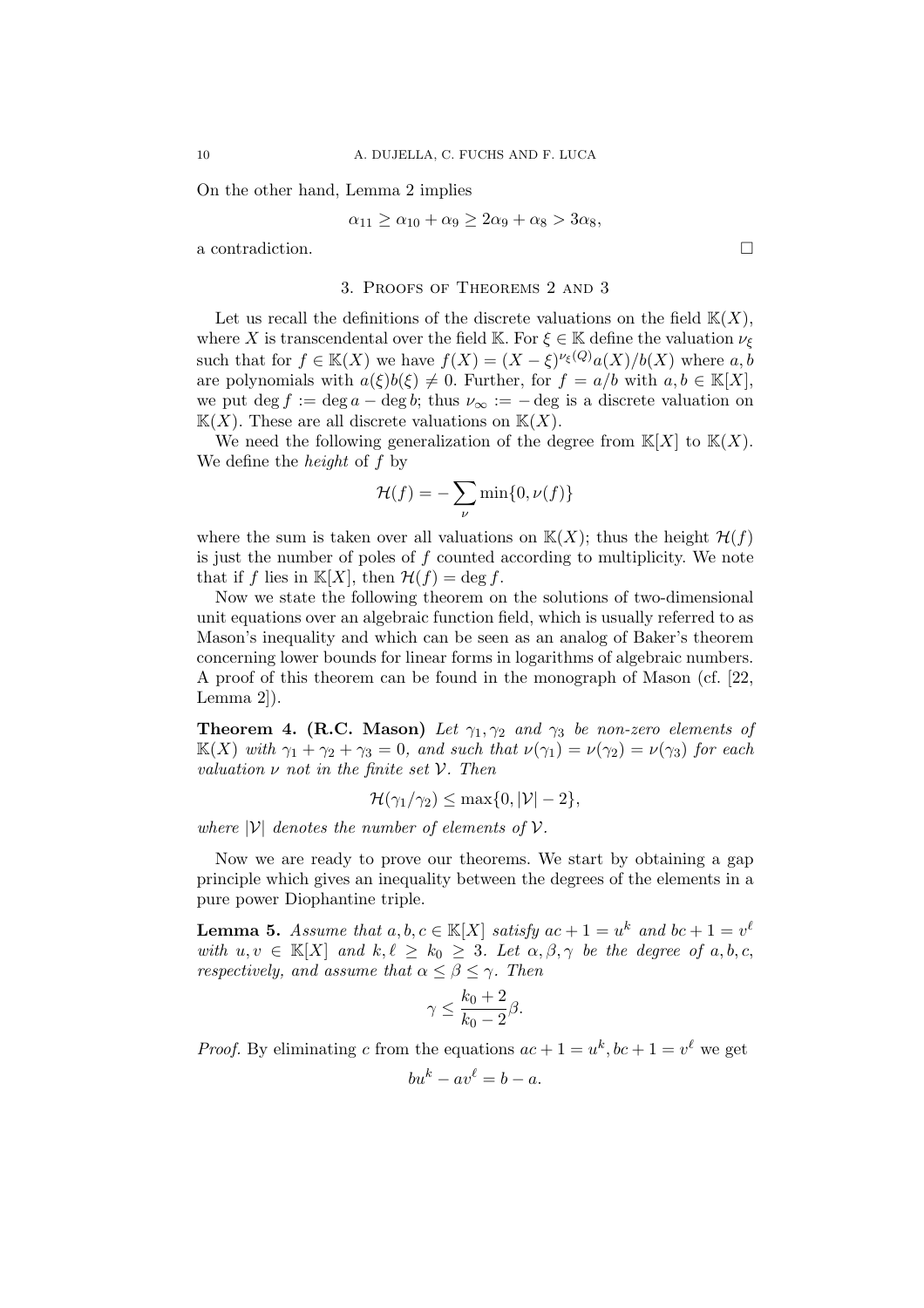Applying Mason's inequality (cf. Theorem 4) to this unit equation we get

$$
\mathcal{H}(bu^k/(b-a)) \le |\mathcal{V}| - 2,
$$

where  $\mathcal{V} = {\infty} \cup {\{z \in \mathbb{K} : u(z) = 0, v(z) = 0, a(z) = 0, b(z) = 0, b(z) = 0\}}$  $a(z) = 0$ . Observe that some of the zeros of a, b and b – a may coincide. The cardinality of this set can be bounded by

$$
|\mathcal{V}| \leq 1 + \frac{1}{k}\alpha + \frac{1}{k}\gamma + \frac{1}{\ell}\beta + \frac{1}{\ell}\gamma + \beta + \alpha + \sum_{z \in \mathbb{K}} \max\{0, \nu_z(b-a) - \nu_z(bu^k)\},\
$$

since  $k \deg u = \deg ac = \alpha + \gamma$  and  $\ell \deg v = \deg bc = \beta + \gamma$ . Of course, this upper bound is not sharp in general. On the other hand, calculating the height under consideration, we get

$$
\mathcal{H}(bu^k/(b-a))
$$
\n
$$
= -\min\{\deg(b-a) - \deg(bu^k), 0\} - \sum_{z \in \mathbb{K}} \min\{0, \nu_z(bu^k) - \nu_z(b-a)\}
$$
\n
$$
= \deg(bu^k) - \deg(b-a) + \sum_{z \in \mathbb{K}} \max\{0, \nu_z(b-a) - \nu_z(bu^k)\}
$$
\n
$$
\geq \gamma + \alpha + \sum_{z \in \mathbb{K}} \max\{0, \nu_z(b-a) - \nu_z(bu^k)\}.
$$

Observe that  $\deg(bu^k) - \deg(b-a) \geq \deg(u^k) = \deg(ac) = \gamma + \alpha \geq 0$ . It follows that

$$
\gamma \le \left(\frac{1}{k} + \frac{1}{\ell} + 1\right)\beta + \left(\frac{1}{k} + \frac{1}{\ell}\right)\gamma \le \left(\frac{2}{k_0} + 1\right)\beta + \frac{2}{k_0}\gamma
$$

and therefore the bound in the lemma.  $\Box$ 

By using Mason's inequality once again, we prove an upper bound for the degree of the first element in a pure power Diophantine quadruple in terms of the degrees of the other three elements. We have:

**Lemma 6.** Assume that  $a_1, a_2, a_3, a_4 \in K[X]$  are four different polynomials that satisfy  $a_1a_2+1=x_1^{p_1}$  $x_1^{p_1}, a_2a_3+1=x_2^{p_2}$  $x_2^{p_2}, a_3a_4+1=x_3^{p_3}$  $a_3^{p_3}, a_4a_1+1=x_4^{p_4}$  with  $x_1, x_2, x_3, x_4 \in \mathbb{K}[X]$  and  $p_1, p_2, p_3, p_4 \geq k_0 \geq 2$  and let  $\alpha_1, \alpha_2, \alpha_3, \alpha_4$  denote the degree of  $a_1, a_2, a_3, a_4$ , respectively. Assume that  $\alpha_1 \leq \alpha_2 \leq \alpha_3 \leq \alpha_4$ . Then

$$
\alpha_1 \leq \frac{1}{k_0 - 1} (\alpha_2 + \alpha_3 + \alpha_4).
$$

*Proof.* We have  $a_1a_2a_3a_4 = (x_1^{p_1} - 1)(x_3^{p_3} - 1) = (x_2^{p_2} - 1)(x_4^{p_4} - 1)$  and using this identity we get

$$
x_1^{p_1}x_3^{p_3} - x_2^{p_2}x_4^{p_4} = x_1^{p_1} + x_3^{p_3} - x_2^{p_2} - x_4^{p_4} = (a_1 - a_3)(a_2 - a_4).
$$

Observe that this expression is different from 0 since we assume that the polynomials are different. Now we apply Mason's inequality (cf. Theorem 4)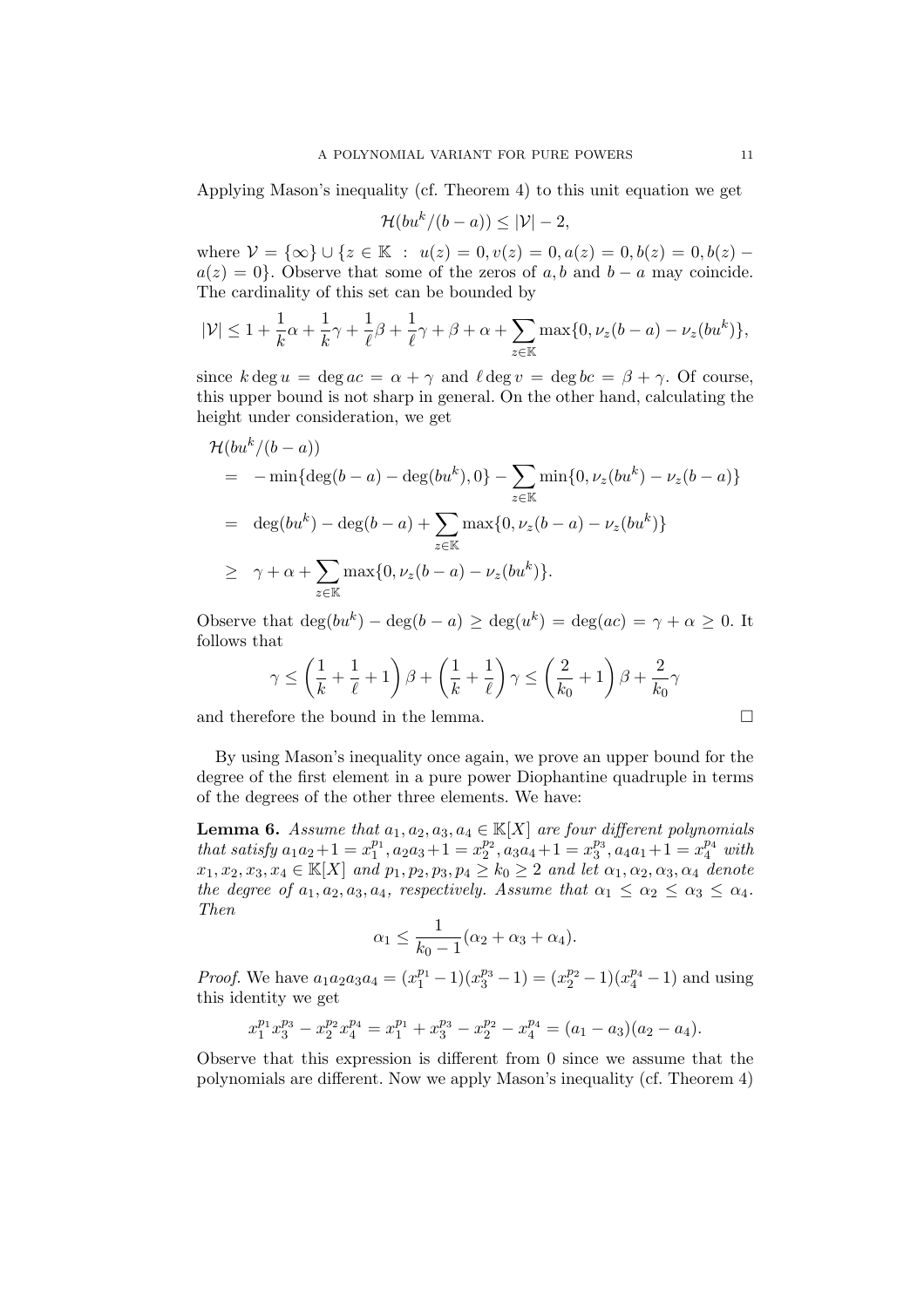to the unit equation

$$
x_1^{p_1} x_3^{p_3} - x_2^{p_2} x_4^{p_4} = (a_1 - a_3)(a_2 - a_4).
$$

Let V be the set of distinct zeros of  $x_1x_2x_3x_4(a_1-a_3)(a_2-a_4)$  in K together with ∞. Observe that some of the zeros of  $x_1x_2x_3x_4$  and  $(a_1 - a_3)(a_2 - a_4)$ may coincide. Therefore the cardinality of  $V$  can be estimated by

$$
|\mathcal{V}| \le 1 + \frac{1}{p_1}(\alpha_1 + \alpha_2) + \frac{1}{p_3}(\alpha_3 + \alpha_4) + \frac{1}{p_2}(\alpha_2 + \alpha_3) + \frac{1}{p_4}(\alpha_1 + \alpha_4) + \sum_{z \in \mathbb{K}} \max\{0, \nu_z((a_1 - a_3)(a_2 - a_4)) - \nu_z(x_1^{p_1}x_3^{p_3})\}.
$$

We mention that the upper bound is not sharp in general, since we counted the roots of  $x_1x_2x_3x_4$  by multiplicity and just used a partial correction in the term involving  $(a_1 - a_3)(a_2 - a_4)$ , but this will be enough to get our desired bound. First we get

$$
\mathcal{H}(x_1^{p_1}x_3^{p_3}/((a_1-a_3)(a_2-a_4)) \le |\mathcal{V}|-2,
$$

and by calculating the height directly we obtain

$$
\mathcal{H}(x_1^{p_1} x_3^{p_3}/((a_1 - a_3)(a_2 - a_4))
$$
  
=  $-\min\{0, \deg((a_1 - a_3)(a_2 - a_4)) - (\alpha_1 + \alpha_2 + \alpha_3 + \alpha_4)\}\$   
 $-\sum_{z \in \mathbb{K}} \min\{0, \nu_z(x_1^{p_1} x_3^{p_3}) - \nu_z((a_1 - a_3)(a_2 - a_4))\}\$   
 $\geq \alpha_1 + \alpha_2 + \sum_{z \in \mathbb{K}} \max\{0, \nu_z((a_1 - a_2)(a_3 - a_4)) - \nu_z(x_1^{p_1} x_3^{p_3})\}.$ 

By comparing upper and lower bound we get

$$
2\alpha_1 \le \alpha_1 + \alpha_2 \le \frac{1}{p_1}(\alpha_1 + \alpha_2) + \frac{1}{p_3}(\alpha_3 + \alpha_4) + \frac{1}{p_2}(\alpha_2 + \alpha_3) + \frac{1}{p_4}(\alpha_1 + \alpha_4)
$$
  

$$
\le \frac{2}{k_0}(\alpha_1 + \alpha_2 + \alpha_3 + \alpha_4)
$$

and thus

$$
\left(1 - \frac{1}{k_0}\right)\alpha_1 \le \frac{1}{k_0}(\alpha_2 + \alpha_3 + \alpha_4).
$$

From this, the claim follows.  $\Box$ 

Now we are ready the give the proof of Theorem 2, which is obtained by comparing the upper and lower bound from Lemma 5 and 6.

### PROOF OF THEOREM 2.

Let  $\{a_1, a_2, a_3, a_4, a_5\}$  be a pure power Diophantine quintuple in  $\mathbb{K}[X]$ such that the product of any two distinct elements plus 1 is a perfect kth power for some  $k \geq k_0 \geq 3$ . We denote the degrees by  $\alpha_1, \alpha_2, \alpha_3, \alpha_4, \alpha_5$ , respectively. Since at most one element in a pure power Diophantine mtuple is constant, it follows that  $\alpha_2 \geq 1$ .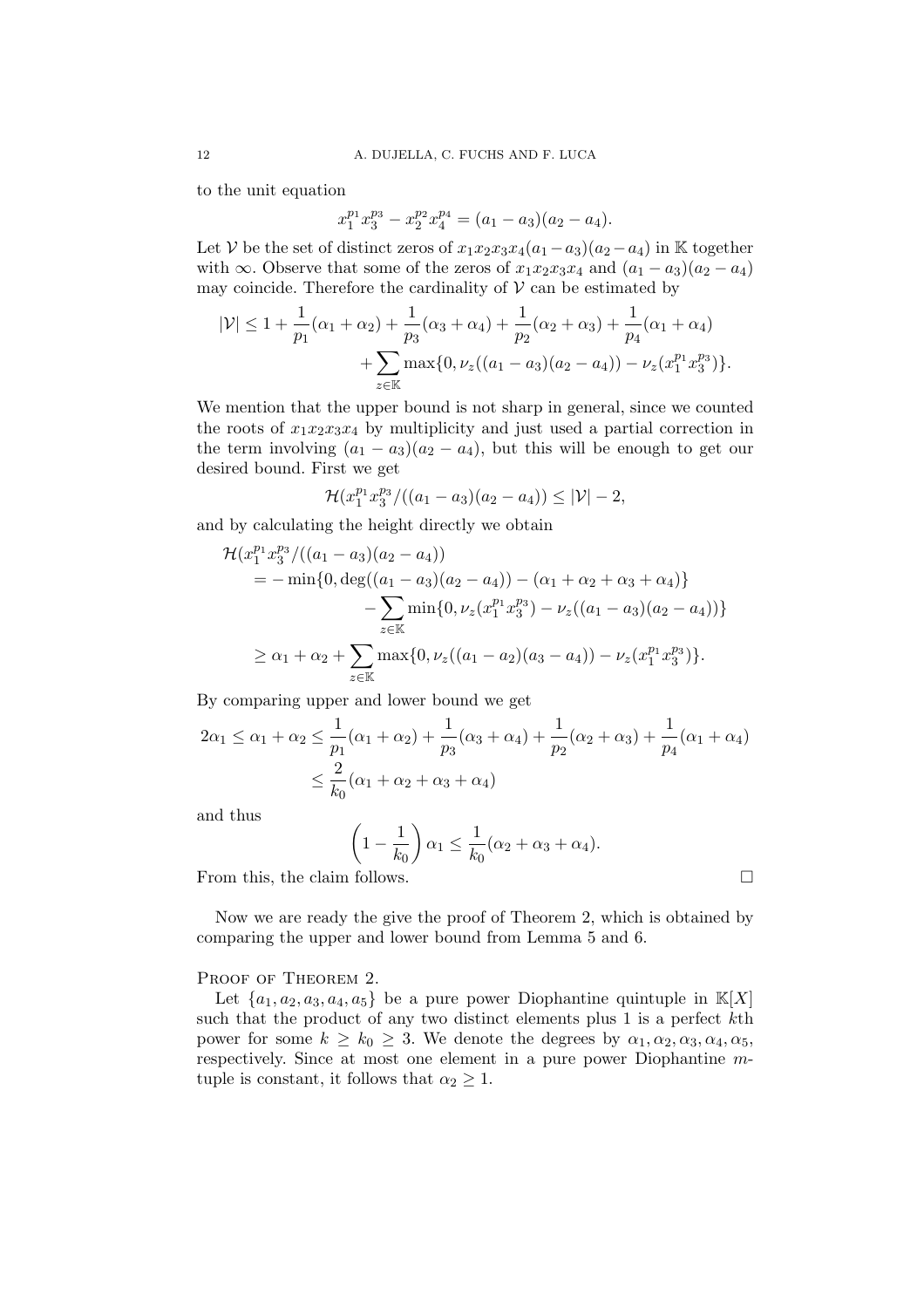By Lemma 6, we get that

$$
\alpha_2 \leq \frac{1}{k_0 - 1} (\alpha_3 + \alpha_4 + \alpha_5).
$$

Now, by using Lemma 5 several times (applied to  $\{a_1, a_2, a_3\}$ ,  $\{a_1, a_2, a_4\}$ and  $\{a_1, a_2, a_5\}$ , respectively), it follows that

$$
\alpha_2 \le \frac{1}{k_0 - 1} \left[ \frac{k_0 + 2}{k_0 - 2} + \frac{k_0 + 2}{k_0 - 2} + \frac{k_0 + 2}{k_0 - 2} \right] \alpha_2 = \frac{3(k_0 + 2)}{(k_0 - 1)(k_0 - 2)} \alpha_2.
$$

Observe again that  $\alpha_2 \geq 1$ . It follows

$$
\frac{3(k_0+2)}{(k_0-1)(k_0-2)}\geq 1.
$$

This inequality leads to a contradiction if  $k_0 \geq 7$  (the left-hand side is a rational function in  $k_0$  which tends to 0 for  $k_0$  to infinity). This proves the theorem.  $\Box$ 

PROOF OF THEOREM 3.

We first note that we already know that there is no quintuple such that the product of any two plus one is a kth power with  $k \geq 7$  by Theorem 2. It remains to take only the possibilities with smaller exponents into account. Clearly, we can restrict to prime exponents and thus assume that the exponent k belongs to the list  $\mathcal{P} = \{2, 3, 5\}$  of primes below 7.

Now let G be the graph whose vertices are the elements of the pure power Diophantine m-tuple. We color the edge of G with the 4 colors  $\mathcal{P} \cup \{\infty\}$  in the following way: if  $a_i a_j + 1 = x^k$ , then the edge from  $a_i$  to  $a_j$  is colored with p if p is the smallest prime from  $\mathcal P$  dividing k and with  $\infty$  if there is no such  $p \in \mathcal{P}$ .

Now it is clear that  $m \leq R(11, 6, 4, 5, 2)$ . Recall that the Ramsey number  $R(n_{s_1}, n_{s_2}, \ldots, n_{s_t}; 2)$  is the smallest positive integer R such that no matter how we color the edges of the complete graph with  $R$  vertices with the colors  $s_1, s_2, \ldots, s_t$ , there exist i and a complete monochromatic subgraph with  $n_i$ vertices colored with color *i*. The numbers  $n_i$  in our upper bound follow from our Theorem 1 (namely,  $n_2 = 11$ ), the bounds proved in [15] (namely,  $n_3 = 6$  and  $n_5 = 4$ ) and the bound from Theorem 2 (namely,  $n_{\infty} = 5$ ).

To simplify the upper bound we use the recurrence

$$
R(n_{s_1}, n_{s_2}, \dots, n_{s_t}; 2)
$$
  
\n
$$
\leq t - 2 + \sum_{i=1}^t R(n_{s_1}, \dots, n_{s_{i-1}}, n_{s_i} - 1, n_{s_{i+1}}, \dots, n_{s_t}; 2),
$$

together with the facts that Ramsey numbers are symmetric with respect to the  $n_i$ , i.e.

$$
R(n_{s_1}, n_{s_2}, \ldots, n_{s_t}; 2) = R(n_{\sigma(s_1)}, n_{\sigma(s_2)}, \ldots, n_{\sigma(s_t)}; 2)
$$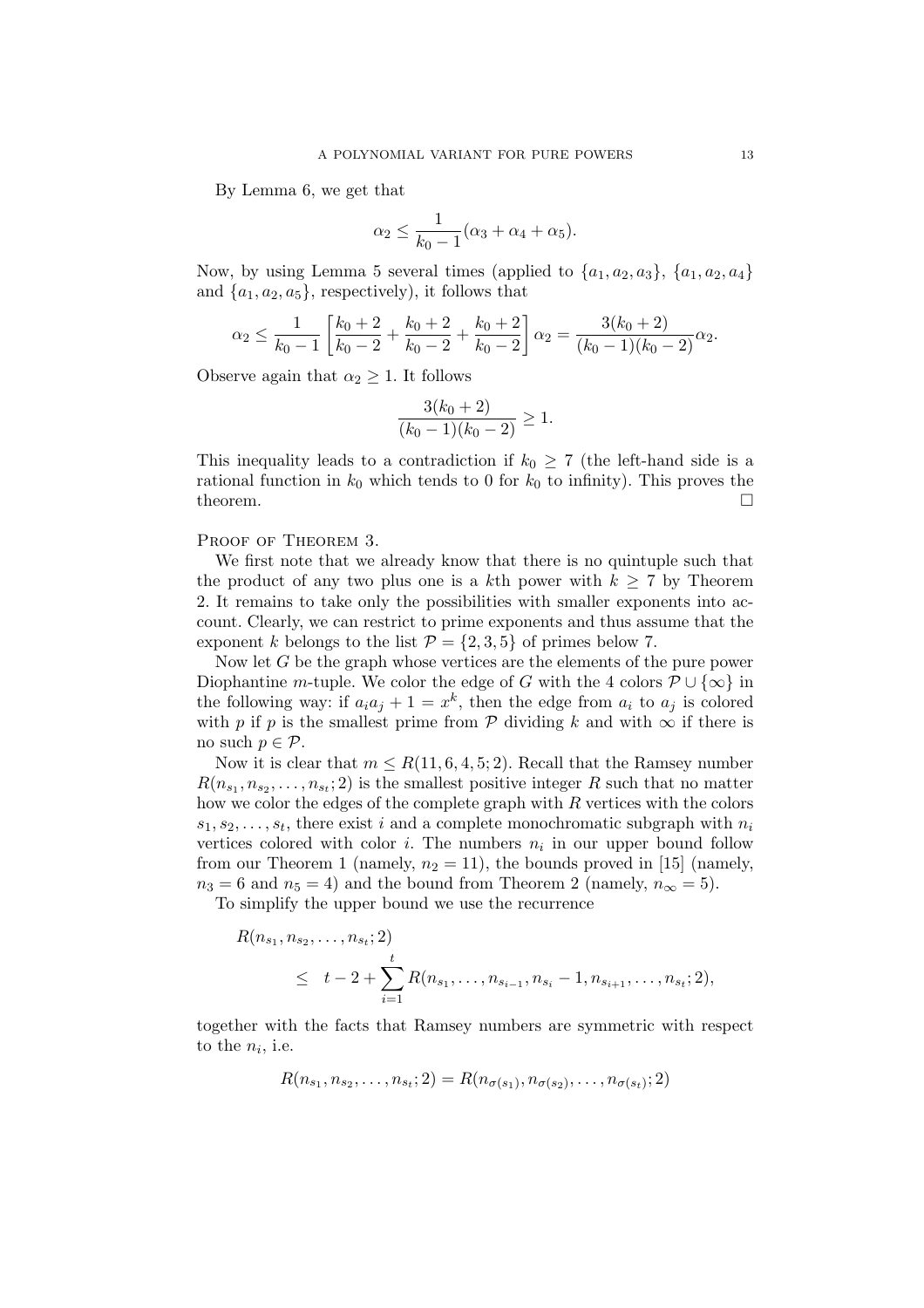for a permutation  $\sigma$  of the set  $\{s_1, \ldots, s_t\}$ , and that we have

$$
R(2, n_{s_1}, n_{s_2}, \ldots, n_{s_{t-1}}; 2) = R(n_{s_1}, n_{s_2}, \ldots, n_{s_{t-1}}; 2),
$$
  

$$
R(n; 2) = n.
$$

A list of upper bounds for small Ramsey numbers can be found in [23], e.g. we have  $R(3,3;2) = 6, R(3,3,3;2) = 17$  and  $R(3,3,3,3;2) \leq 62$ . For all these results, we refer to the survey paper [23]. By using all the bounds there together with the general recurrence formula from above, it is easy to show that  $m \leq 180952390 \leq 2 \cdot 10^9$ . This finishes the proof.

#### **REFERENCES**

- [1] A. BAKER AND H. DAVENPORT, The equations  $3x^2 2 = y^2$  and  $8x^2 7 = z^2$ , *Quart.* J. Math. Oxford Ser. (2) 20 (1969), 129–137.
- [2] E. BROWN, Sets in which  $xy+k$  is always a square, *Math. Comp.* **45** (1985), 613–620.
- [3] Y. BUGEAUD AND A. DUJELLA, On a problem of Diophantus for higher powers, Math. Proc. Cambridge Philos. Soc. 135 (2003), 1-10.
- [4] Y. BUGEAUD AND K. GYARMATI, On generalizations of a problem of Diophantus, Illinios J. Math. 48 (2004), 1105-1115.
- [5] R. Dietmann, C. Elsholtz, K. Gyarmati, and M. Simonovits, Shifted products that are coprime pure powers, J. Comb. Theor. A 111 (2005), 24-36.
- [6] Diophantus of Alexandria, Arithmetics and the Book of Polygonal Numbers, (I. G. Bashmakova, Ed.) (Nauka, 1974) (in Russian), 85–86, 215–217.
- [7] A. DUJELLA, On the size of Diophantine m-tuples, Math. Proc. Cambridge Philos. Soc. 132 (2002), 23–33.
- [8] A. DUJELLA, There are only finitely many Diophantine quintuples, J. Reine Angew. Math. 566 (2004), 183-214.
- [9] A. DUJELLA, Bounds for the size of sets with the property  $D(n)$ , Glas. Mat. Ser. III 39 (2004), 199-205.
- [10] A. Dujella and C. Fuchs, A polynomial variant of a problem of Diophantus and Euler, Rocky Mountain J. Math. 33 (2003), 797-811.
- [11] A. DUJELLA AND C. FUCHS, Complete solution of the polynomial version of a problem of Diophantus, J. Number Theory 106 (2004), 326-344.
- [12] A. DUJELLA, C. FUCHS, AND R. F. TICHY, Diophantine m-tuples for linear polynomials, Period. Math. Hungar. 45 (2002), 21-33.
- [13] A. DUJELLA, C. FUCHS, AND G. WALSH, Diophantine m-tuples for linear polynomials. II. Equal degrees, J. Number Theory, to appear.
- [14] A. DUJELLA AND F. LUCA, Diophantine m-tuples for primes, *Intern. Math. Research* Notices 47 (2005), 2913-2940.
- [15] A. DUJELLA AND F. LUCA, On a problem of Diophantus with polynomials, Rocky Mountain J. Math., to appear (Preprint: http://www.math.hr/∼duje/dvi/dluca.dvi).
- [16] R. L. Graham, B. L. Rothschild, and J. H. Spencer, Ramsey Theory, John Wiley & Sons, 1980.
- [17] K. GYARMATI, On a problem of Diophantus,  $Acta \, Arith.$  **97** (2001), 53-65.
- [18] K. GYARMATI, A. SÁRKÖZY, AND C. L. STEWART, On shifted products which are powers, Mathematika 49 (2002), 227-230.
- [19] B. W. Jones, A variation of a problem of Davenport and Diophantus, Quart. J. Math. Oxford Ser.(2) 27 (1976), 349–353.
- [20] B. W. JONES, A second variation of a problem of Davenport and Diophantus,  $Fi$ bonacci Quart. 15 (1977), 323–330.